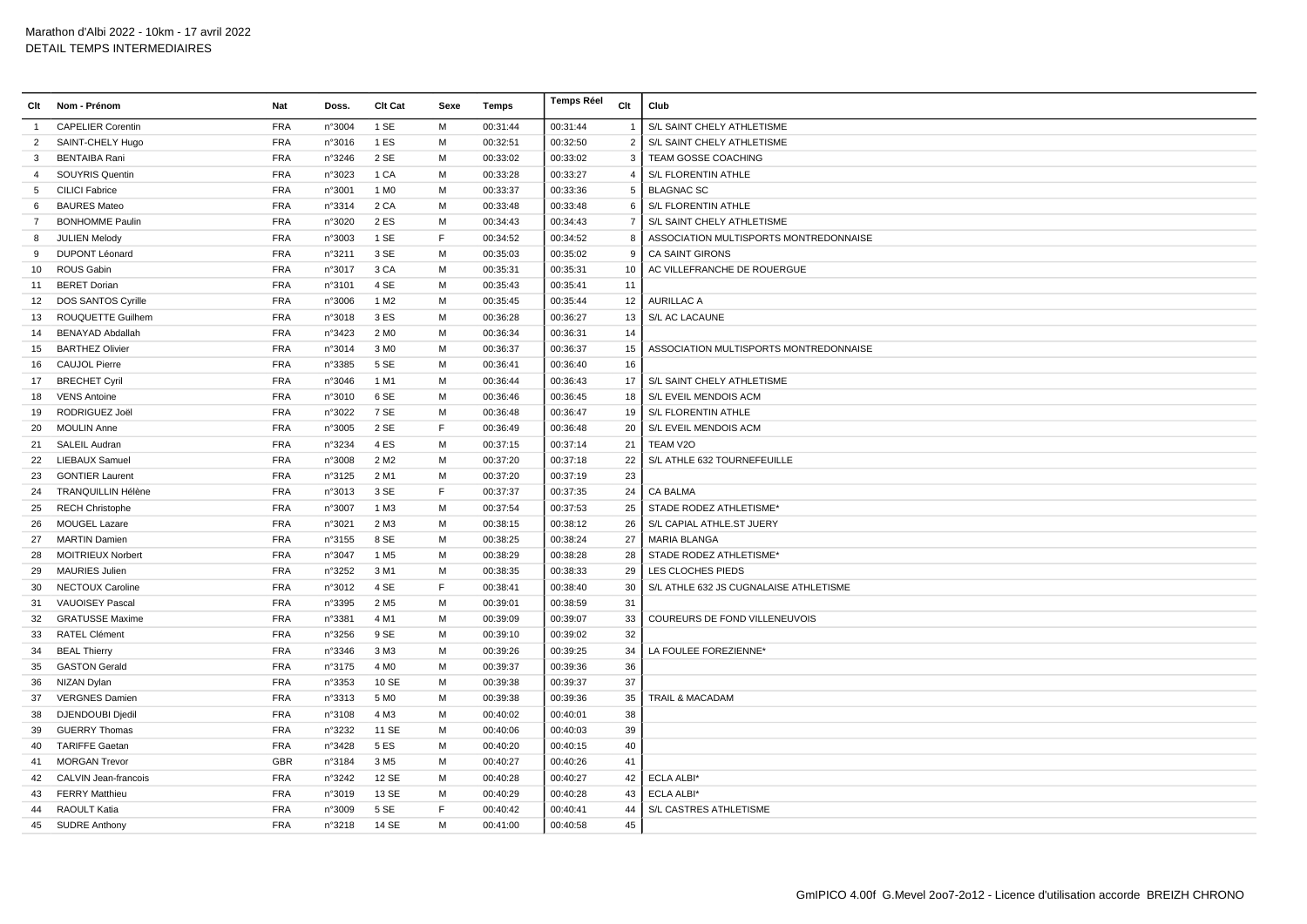| Clt | Nom - Prénom                 | <b>Nat</b> | Doss.  | Clt Cat          | Sexe | Temps    | <b>Temps Réel</b> | Clt | Club                           |
|-----|------------------------------|------------|--------|------------------|------|----------|-------------------|-----|--------------------------------|
| 46  | <b>FREZOULS Benoit</b>       | <b>FRA</b> | n°3355 | 5 M1             | M    | 00:41:08 | 00:41:06          | 46  |                                |
| 47  | <b>MILLET Philippe</b>       | <b>FRA</b> | n°3290 | 1 M4             | м    | 00:41:14 | 00:41:13          | 48  | ECLA ALBI*                     |
| 48  | <b>BARDY Axel</b>            | <b>FRA</b> | n°3337 | 1 JU             | M    | 00:41:15 | 00:41:09          | 47  |                                |
| 49  | <b>PONS Francis</b>          | <b>FRA</b> | n°3149 | 1 M7             | M    | 00:41:21 | 00:41:19          | 49  | CA BALMA                       |
| 50  | <b>FILHOS Marjorie</b>       | <b>FRA</b> | n°3045 | 1 M <sub>2</sub> | F    | 00:41:23 | 00:41:20          | 50  | TRACKS ATHLE LISLE JOURDAIN 32 |
| 51  | <b>NOTRY Guilhem</b>         | <b>FRA</b> | n°3118 | 15 SE            | м    | 00:41:45 | 00:41:43          | 51  | SA TOULOUSE UC                 |
| 52  | VELEZ Sébastien              | <b>FRA</b> | n°3308 | 16 SE            | м    | 00:42:05 | 00:42:02          | 52  |                                |
| 53  | <b>GUICHOT Guilhem</b>       | <b>FRA</b> | n°3406 | 6 M1             | M    | 00:42:07 | 00:42:04          | 53  | <b>ASPTT TOULOUSE</b>          |
| 54  | <b>RIVIERE Charly</b>        | <b>FRA</b> | n°3304 | $2$ JU           | M    | 00:42:16 | 00:42:12          | 54  | CERCLE ATHL. CASTELSARRASINOIS |
| 55  | ROUS Gaetan                  | <b>FRA</b> | n°3273 | 7 M1             | м    | 00:42:22 | 00:42:18          | 55  |                                |
| 56  | ROUANET Jean-philippe        | <b>FRA</b> | n°3044 | 5 M3             | м    | 00:42:23 | 00:42:20          | 56  | TRACKS ATHLE LISLE JOURDAIN 32 |
| 57  | <b>CLAUD Laurent</b>         | <b>FRA</b> | n°3128 | 2 M4             | м    | 00:42:35 | 00:42:32          | 57  | SA TOULOUSE UC                 |
| 58  | <b>JULIEN Marc</b>           | <b>FRA</b> | n°3342 | 3 M4             | M    | 00:42:49 | 00:42:47          | 58  | TEAM 81                        |
| 59  | DAUZATS Benjamin             | <b>FRA</b> | n°3394 | 6 SE             | F    | 00:42:54 | 00:42:48          | 59  |                                |
| 60  | <b>MENIN Guillaume</b>       | <b>FRA</b> | n°3373 | 17 SE            | M    | 00:42:57 | 00:42:54          | 60  |                                |
| 61  | <b>BRUNOT Romain</b>         | <b>FRA</b> | n°3316 | 18 SE            | м    | 00:43:16 | 00:43:13          | 62  |                                |
| 62  | <b>RAMONET Loic</b>          | FRA        | n°3306 | 6 M3             | M    | 00:43:19 | 00:43:12          | 61  |                                |
| 63  | <b>HOULES Charlotte</b>      | <b>FRA</b> | n°3142 | 7 SE             | F    | 00:43:23 | 00:43:21          | 64  | TARBES PYRENEES ATHLETISME     |
| 64  | <b>TROLLI Hugo</b>           | <b>FRA</b> | n°3225 | 19 SE            | м    | 00:43:23 | 00:43:20          | 63  | TUC TRIATHLON                  |
| 65  | GAYAT Jean-pierre            | <b>FRA</b> | n°3117 | 7 M3             | M    | 00:43:23 | 00:43:22          | 65  | TARBES PYRENEES ATHLETISME     |
| 66  | <b>TOULGOAT Anthony</b>      | <b>FRA</b> | n°3333 | 20 SE            | м    | 00:43:39 | 00:43:37          | 68  |                                |
| 67  | <b>BABIN Arthur</b>          | <b>FRA</b> | n°3388 | 21 SE            | M    | 00:43:39 | 00:43:37          | 67  |                                |
| 68  | <b>NOUGAILLON Aurelie</b>    | FRA        | n°3393 | 1 M1             | F    | 00:43:40 | 00:43:36          | 66  | <b>S/L FLORENTIN ATHLE</b>     |
| 69  | <b>ERBETTA Thomas</b>        | <b>FRA</b> | n°3200 | 6ES              | м    | 00:43:42 | 00:43:41          | 69  |                                |
| 70  | <b>VIEIRA Clarence</b>       | <b>FRA</b> | n°3380 | 22 SE            | M    | 00:43:52 | 00:43:49          | 70  |                                |
| 71  | <b>RAYMOND Cyrille</b>       | <b>FRA</b> | n°3055 | 3 M <sub>2</sub> | M    | 00:43:59 | 00:43:56          | 71  | LEYRENNE AC                    |
| 72  | <b>NICOLLE Ocilia</b>        | <b>FRA</b> | n°3220 | 1 CA             | F    | 00:44:08 | 00:44:06          | 72  | <b>ALBI TRIATHLON</b>          |
| 73  | <b>LIVIERO Thierry</b>       | <b>FRA</b> | n°3269 | 8 M3             | M    | 00:44:11 | 00:44:06          | 73  | S/L FLORENTIN ATHLE            |
| 74  | <b>MARCHAL Romain</b>        | <b>FRA</b> | n°3292 | 4 CA             | м    | 00:44:16 | 00:44:14          | 74  | S/L FLORENTIN ATHLE            |
| 75  | <b>BOSSEVAIN Clementine</b>  | <b>FRA</b> | n°3348 | 8 SE             | F    | 00:44:18 | 00:44:18          | 76  | <b>BLAGNAC SC</b>              |
| 76  | SALVADOR Julian              | <b>FRA</b> | n°3293 | 23 SE            | M    | 00:44:20 | 00:44:16          | 75  |                                |
| 77  | <b>BES Jorge</b>             | ESP        | n°3193 | 8 M1             | M    | 00:44:26 | 00:44:22          | 77  |                                |
| 78  | <b>BEZIOS Antoine</b>        | <b>FRA</b> | n°3360 | 5 CA             | M    | 00:44:27 | 00:44:23          | 79  | LES JOELETTES DU COEUR         |
| 79  | <b>CASTANHEIRA Michael</b>   | <b>FRA</b> | n°3361 | 24 SE            | м    | 00:44:27 | 00:44:23          | 78  | LES JOELETTES DU COEUR         |
| 80  | CARVALHO Jorge               | <b>FRA</b> | n°3362 | 9 M1             | м    | 00:44:28 | 00:44:24          | 80  | LES JOELETTES DU COEUR         |
| 81  | <b>TRABET Skander</b>        | <b>FRA</b> | n°3412 | 10 M1            | M    | 00:44:30 | 00:44:30          | 82  |                                |
| 82  | FLOUTTARD Alexandre          | <b>FRA</b> | n°3401 | 11 M1            | м    | 00:44:32 | 00:44:28          | 81  |                                |
| 83  | <b>BONNET Adrien</b>         | <b>FRA</b> | n°3219 | 25 SE            | м    | 00:44:46 | 00:44:43          | 84  |                                |
| 84  | <b>RACHEDI Vincent</b>       | <b>FRA</b> | n°3148 | 4 M <sub>2</sub> | м    | 00:44:48 | 00:44:41          | 83  |                                |
| 85  | <b>COPIN Etienne</b>         | <b>FRA</b> | n°3185 | 26 SE            | м    | 00:44:50 | 00:44:43          | 85  |                                |
| 86  | <b>NOIROT Virginie</b>       | <b>FRA</b> | n°3241 | 2 M <sub>2</sub> | E    | 00:44:56 | 00:44:53          | 86  | S/L USC ALBI                   |
| 87  | <b>BOUFFARTIGUE Virginie</b> | <b>FRA</b> | n°3414 | 1 M <sub>0</sub> | F    | 00:45:07 | 00:45:02          | 87  |                                |
| 88  | <b>LASCAUD Elouan</b>        | <b>FRA</b> | n°3181 | 6 CA             | м    | 00:45:11 | 00:45:03          | 88  | CLUB ATHLETIC VIA AGRIPPA      |
| 89  | DALLA LIBERA Pierre-yves     | <b>FRA</b> | n°3422 | 6 M <sub>0</sub> | м    | 00:45:19 | 00:45:12          | 90  |                                |
| 90  | CARON Jean-christophe        | <b>FRA</b> | n°3074 | 9 M3             | M    | 00:45:20 | 00:45:11          | 89  |                                |
|     |                              |            |        |                  |      |          |                   |     |                                |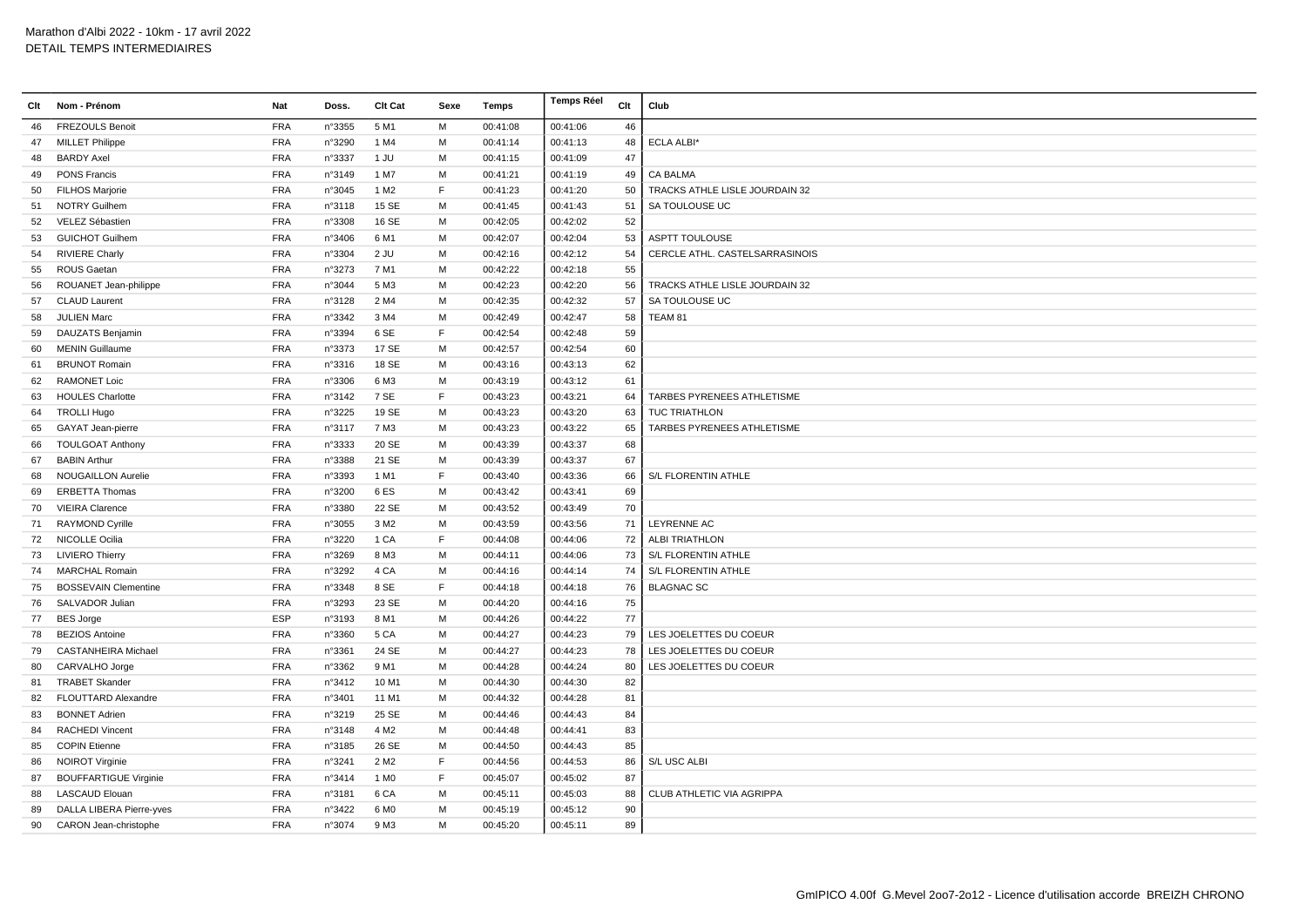| Clt | Nom - Prénom                 | Nat        | Doss.  | Clt Cat          | Sexe | Temps    | <b>Temps Réel</b> | Clt | Club                       |
|-----|------------------------------|------------|--------|------------------|------|----------|-------------------|-----|----------------------------|
| 91  | <b>REY Charles</b>           | <b>FRA</b> | n°3396 | 9 SE             | F    | 00:45:40 | 00:45:30          | 91  |                            |
| 92  | VAUDOISEY Pascal             | <b>FRA</b> | n°3398 | 4 M <sub>5</sub> | м    | 00:45:43 | 00:45:42          | 92  |                            |
| 93  | <b>MATHIS Philippe</b>       | <b>FRA</b> | n°3103 | 4 M4             | M    | 00:45:52 | 00:45:48          | 93  |                            |
| 94  | <b>EWENS Thomas</b>          | <b>FRA</b> | n°3207 | 7 CA             | M    | 00:45:58 | 00:45:52          | 95  |                            |
| 95  | <b>RENAUD Tanguy</b>         | <b>FRA</b> | n°3124 | 27 SE            | м    | 00:46:01 | 00:45:49          | 94  |                            |
| 96  | JOLY VAUDOISEY Anne          | <b>FRA</b> | n°3400 | 1 M4             | F    | 00:46:02 | 00:45:59          | 97  |                            |
| 97  | <b>ASSIE Yannick</b>         | <b>FRA</b> | n°3223 | 12 M1            | м    | 00:46:03 | 00:45:53          | 96  |                            |
| 98  | <b>PLACET Arthur</b>         | <b>FRA</b> | n°3368 | 7 M <sub>0</sub> | M    | 00:46:13 | 00:46:08          | 98  | S/L USC ALBI               |
| 99  | <b>PORET Philippe</b>        | <b>FRA</b> | n°3133 | 5 M4             | M    | 00:46:27 | 00:46:18          | 99  |                            |
| 100 | <b>DAUZAN Marie</b>          | <b>FRA</b> | n°3417 | 2 M1             | F    | 00:46:29 | 00:46:23          | 102 |                            |
|     | 101 SOCCOL Victor            | <b>FRA</b> | n°3130 | 8 CA             | м    | 00:46:29 | 00:46:21          | 100 |                            |
|     | 102 DESCHAMPS Clément        | <b>FRA</b> | n°3091 | 7 ES             | м    | 00:46:31 | 00:46:22          | 101 |                            |
| 103 | <b>COSTES Marc</b>           | <b>FRA</b> | n°3147 | 5 M <sub>5</sub> | M    | 00:46:33 | 00:46:28          | 103 |                            |
|     | 104 LEGOUIX Guillaume        | <b>FRA</b> | n°3164 | 28 SE            | M    | 00:46:34 | 00:46:31          | 105 |                            |
| 105 | <b>TALINA Laura</b>          | <b>FRA</b> | n°3113 | 1 M3             | F    | 00:46:35 | 00:46:31          | 104 |                            |
|     | 106 PIZARRO Emeline          | <b>FRA</b> | n°3338 | 10 SE            | F    | 00:46:40 | 00:46:32          | 106 | <b>GAILLAC</b>             |
|     | 107 LAPORTE Christian        | <b>FRA</b> | n°3339 | 6 M4             | м    | 00:46:47 | 00:46:39          | 107 | <b>GAILLAC</b>             |
|     | 108 PECH Hugo                | <b>FRA</b> | n°3305 | 29 SE            | M    | 00:46:57 | 00:46:51          | 111 |                            |
|     | 109 PICHOURON Sebastien      | <b>FRA</b> | n°3194 | 5 M <sub>2</sub> | M    | 00:46:59 | 00:46:51          | 110 | <b>CLOCHE PIEDS</b>        |
|     | 110 KEBE Oumar               | <b>FRA</b> | n°3375 | 30 SE            | м    | 00:46:59 | 00:46:42          | 108 |                            |
|     | 111 MARTINEZ Laure           | <b>FRA</b> | n°3212 | 11 SE            | F    | 00:47:01 | 00:46:54          | 112 | S/L CASTRES ATHLETISME     |
|     | 112 TRIBONDEAU Jean Francois | <b>FRA</b> | n°3089 | 7 M4             | M    | 00:47:03 | 00:46:50          | 109 | LES POINTES DE ST SULPICE  |
|     | 113 NEWTON Jack              | <b>GBR</b> | n°3127 | 31 SE            | M    | 00:47:04 | 00:46:54          | 113 |                            |
|     | 114 MAURIN Olivier           | <b>FRA</b> | n°3154 | 32 SE            | M    | 00:47:36 | 00:47:19          | 114 |                            |
|     | 115 LAHOCHE Alice            | <b>FRA</b> | n°3418 | 2 CA             | F    | 00:47:39 | 00:47:34          | 117 | S/L FLORENTIN ATHLE        |
|     | 116 LORENZIN Léa             | <b>FRA</b> | n°3203 | 12 SE            | F    | 00:47:41 | 00:47:36          | 118 | TUC PENTATHLON MODERNE     |
|     | 117 CHARIOT Rémi             | <b>FRA</b> | n°3325 | 33 SE            | M    | 00:47:42 | 00:47:31          | 115 |                            |
|     | 118 DRAPERI Remy             | <b>FRA</b> | n°3294 | 34 SE            | M    | 00:47:45 | 00:47:40          | 119 | <b>LES LOUPIOTS</b>        |
|     | 119 BOURSEAU Félix           | <b>FRA</b> | n°3230 | 35 SE            | м    | 00:47:46 | 00:47:33          | 116 |                            |
|     | 120 RADEFF Serge             | <b>FRA</b> | n°3420 | 6 M <sub>2</sub> | м    | 00:47:52 | 00:47:47          | 120 |                            |
| 121 | <b>BARBAUX Andre</b>         | <b>FRA</b> | n°3144 | 1 M <sub>6</sub> | м    | 00:47:53 | 00:47:50          | 121 | S/L EVEIL MENDOIS ACM      |
|     | 122 BRARD Benjamin           | <b>FRA</b> | n°3217 | 8 M <sub>0</sub> | M    | 00:48:00 | 00:47:55          | 122 |                            |
|     | 123 DUCREUX Killiam          | <b>FRA</b> | n°3274 | 36 SE            | M    | 00:48:06 | 00:47:57          | 123 |                            |
|     | 124 GILLET Alwyn             | <b>FRA</b> | n°3075 | 9 CA             | м    | 00:48:09 | 00:48:04          | 124 |                            |
|     | 125 VERDONCKT Benjamin       | <b>FRA</b> | n°3426 | 9 M <sub>0</sub> | м    | 00:48:12 | 00:48:12          | 126 |                            |
| 126 | <b>DEVAULT Valentin</b>      | <b>FRA</b> | n°3370 | 37 SE            | м    | 00:48:13 | 00:48:04          | 125 |                            |
|     | 127 DOUZIECH Noémie          | <b>FRA</b> | n°3111 | 13 SE            | E    | 00:48:22 | 00:48:12          | 127 |                            |
| 128 | <b>SAVIGNAC Gerard</b>       | <b>FRA</b> | n°3260 | 2 M7             | M    | 00:48:33 | 00:48:24          | 128 |                            |
| 129 | <b>DUCAMP Christian</b>      | <b>FRA</b> | n°3421 | 6 M <sub>5</sub> | м    | 00:48:35 | 00:48:35          | 130 | TARBES PYRENEES ATHLETISME |
| 130 | LEVENEUR Anaïs               | <b>FRA</b> | n°3052 | 14 SE            | F    | 00:48:36 | 00:48:30          | 129 |                            |
| 131 | <b>MENICHE Delphine</b>      | <b>FRA</b> | n°3112 | 3 M <sub>2</sub> | F    | 00:48:57 | 00:48:47          | 132 | ASPTT TOULOUSE             |
|     | 132 NICOULEAU Damien         | <b>FRA</b> | n°3336 | 38 SE            | м    | 00:48:58 | 00:48:41          | 131 |                            |
|     | 133 BOISSY Maxime            | <b>FRA</b> | n°3178 | 13 M1            | M    | 00:49:01 | 00:49:00          | 137 |                            |
|     | 134 SYLVESTRE Eudoxie        | <b>FRA</b> | n°3238 | 1 ES             | F    | 00:49:02 | 00:48:51          | 133 |                            |
|     | 135 CHEVALIER Aurélie        | <b>FRA</b> | n°3272 | 2 M <sub>0</sub> | E    | 00:49:03 | 00:49:00          | 136 |                            |
|     |                              |            |        |                  |      |          |                   |     |                            |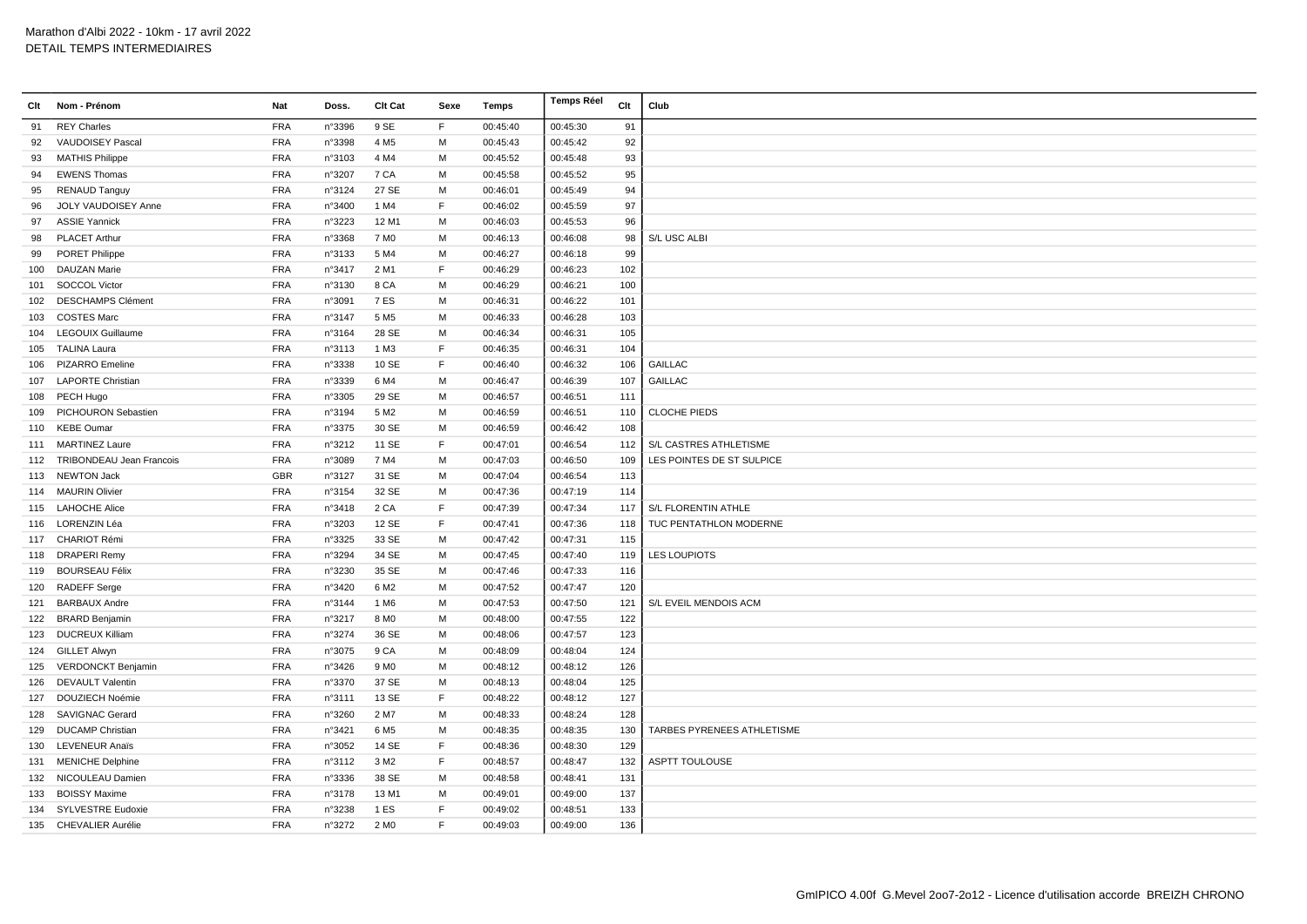| Clt | Nom - Prénom                | Nat        | Doss.  | Clt Cat           | Sexe        | Temps    | Temps Réel | Clt | Club                            |
|-----|-----------------------------|------------|--------|-------------------|-------------|----------|------------|-----|---------------------------------|
| 136 | <b>ALBOUY Louison</b>       | <b>FRA</b> | n°3300 | 39 SE             | M           | 00:49:05 | 00:48:54   | 134 |                                 |
|     | 137 ARIAS David             | <b>FRA</b> | n°3165 | 14 M1             | м           | 00:49:07 | 00:49:04   | 138 |                                 |
|     | 138 REY Freddy              | <b>FRA</b> | n°3397 | 40 SE             | M           | 00:49:07 | 00:48:57   | 135 |                                 |
|     | 139 PIQUES Manon            | <b>FRA</b> | n°3107 | 2 ES              | F           | 00:49:13 | 00:49:06   | 140 |                                 |
| 140 | <b>HAMEL Francois</b>       | <b>FRA</b> | n°3068 | 10 M3             | м           | 00:49:16 | 00:49:09   | 141 | LEYRENNE AC                     |
|     | 141 CHAUCHARD Anabelle      | <b>FRA</b> | n°3329 | 3 M1              | F           | 00:49:18 | 00:49:05   | 139 | <b>ECLA ALBI*</b>               |
|     | 142 SERRES Alain            | <b>FRA</b> | n°3427 | 7 M <sub>5</sub>  | м           | 00:49:20 | 00:49:18   | 144 |                                 |
| 143 | <b>HAMOND Jean-francois</b> | <b>FRA</b> | n°3366 | 41 SE             | M           | 00:49:21 | 00:49:14   | 142 |                                 |
|     | 144 PRADEAU Jean            | <b>FRA</b> | n°3066 | 3 M7              | M           | 00:49:22 | 00:49:14   | 143 | LEYRENNE AC                     |
| 145 | <b>SCARINGELLA Florence</b> | <b>FRA</b> | n°3065 | 2 M4              | F           | 00:49:32 | 00:49:30   | 150 | LEYRENNE AC                     |
|     | 146 HOLIN Tom               | <b>FRA</b> | n°3378 | 8 ES              | м           | 00:49:33 | 00:49:25   | 146 |                                 |
|     | 147 SUDRE Yves              | <b>FRA</b> | n°3204 | 8 M <sub>5</sub>  | м           | 00:49:36 | 00:49:28   | 148 |                                 |
| 148 | <b>NAZARET Fabien</b>       | <b>FRA</b> | n°3297 | 15 M1             | M           | 00:49:37 | 00:49:29   | 149 |                                 |
|     | 149 EYMOND Alain            | <b>FRA</b> | n°3235 | 9 M <sub>5</sub>  | M           | 00:49:42 | 00:49:21   | 145 | <b>CAP MONTAS</b>               |
| 150 | ASSEMAT Jérôme              | <b>FRA</b> | n°3231 | 11 M3             | м           | 00:49:43 | 00:49:27   | 147 |                                 |
|     | 151 MANCEAU Patrick         | <b>FRA</b> | n°3086 | 10 M <sub>5</sub> | м           | 00:49:45 | 00:49:38   | 151 | <b>ARTHONIC</b>                 |
|     | 152 FOISSAC Olivier         | <b>FRA</b> | n°3264 | 12 M3             | M           | 00:49:56 | 00:49:49   | 152 | S/L US CARMAUX                  |
|     | 153 BEZIOS Laurent          | <b>FRA</b> | n°3357 | 16 M1             | M           | 00:50:06 | 00:49:59   | 155 | JOELETTES DU COEUR              |
|     | 154 FELGA Jean Michel       | <b>FRA</b> | n°3359 | 13 M3             | м           | 00:50:06 | 00:49:58   | 153 | LES JOELETTES DU COEUR          |
|     | 155 BUSO Julien             | <b>FRA</b> | n°3358 | 17 M1             | М           | 00:50:06 | 00:49:59   | 154 | LES JOELETTES DU COEUR          |
|     | 156 COSTES Guillaume        | <b>FRA</b> | n°3186 | 18 M1             | м           | 00:50:09 | 00:50:04   | 157 |                                 |
|     | 157 BRUNIAUX Elodie         | <b>FRA</b> | n°3247 | 4 M1              | E           | 00:50:13 | 00:50:04   | 158 |                                 |
|     | 158 PERIE Clement           | <b>FRA</b> | n°3138 | 42 SE             | M           | 00:50:15 | 00:50:02   | 156 |                                 |
|     | 159 FAUCHARD Pierre         | <b>FRA</b> | n°3407 | 19 M1             | М           | 00:50:31 | 00:50:24   | 159 | S/L USCA LESCURE                |
| 160 | VALLES-BRASSAC Lola         | <b>FRA</b> | n°3131 | 3 CA              | F           | 00:50:49 | 00:50:42   | 161 | EVEIL MENDOIS LOZERE ATHLETISME |
| 161 | <b>HAUTREUX Philippe</b>    | <b>FRA</b> | n°3166 | 4 M7              | M           | 00:50:54 | 00:50:37   | 160 |                                 |
|     | 162 GASMAND Benedicte       | <b>FRA</b> | n°3288 | 4 M <sub>2</sub>  | E           | 00:51:07 | 00:50:59   | 163 | UNION SPORTIVE D AVORD*         |
|     | 163 GUEDON Olivier          | <b>FRA</b> | n°3429 | 7 M <sub>2</sub>  | M           | 00:51:07 | 00:50:53   | 162 |                                 |
| 164 | <b>SOCCOL Eric</b>          | <b>FRA</b> | n°3129 | 14 M3             | м           | 00:51:24 | 00:51:14   | 165 |                                 |
| 165 | VAUDOISEY Marie             | <b>FRA</b> | n°3399 | 15 SE             | F           | 00:51:24 | 00:51:13   | 164 |                                 |
|     | 166 ALBOUY Eric             | <b>FRA</b> | n°3267 | 15 M3             | M           | 00:51:27 | 00:51:17   | 166 |                                 |
|     | 167 SCHEIDECKER Héloïse     | <b>FRA</b> | n°3099 | 4 CA              | F           | 00:51:42 | 00:51:34   | 167 | S/L EVEIL MENDOIS ACM           |
|     | 168 LEHARLE Philippe        | <b>FRA</b> | n°3249 | 8 M4              | M           | 00:51:42 | 00:51:36   | 169 |                                 |
| 169 | <b>ALRAN Xavier</b>         | <b>FRA</b> | n°3070 | 43 SE             | М           | 00:51:46 | 00:51:36   | 170 |                                 |
|     | 170 LAPI Julien             | <b>FRA</b> | n°3069 | 10 M <sub>0</sub> | м           | 00:51:47 | 00:51:36   | 168 |                                 |
|     | 171 MAGRO Noémie            | <b>FRA</b> | n°3258 | 16 SE             | F           | 00:51:50 | 00:51:45   | 172 | S/L FLORENTIN ATHLE             |
|     | 172 CAMBON François         | <b>FRA</b> | n°3198 | 9 M4              | М           | 00:51:51 | 00:51:45   | 171 | S/L FLORENTIN ATHLE             |
|     | 173 MARCEL Alain            | <b>FRA</b> | n°3121 | 11 M <sub>5</sub> | M           | 00:51:55 | 00:51:48   | 173 |                                 |
|     | 174 GUERIN-GONZALEZ Cécile  | <b>FRA</b> | n°3383 | 5 M1              | F           | 00:52:09 | 00:52:07   | 175 | OLYMPIQUE DE SALIES             |
|     | 175 RICARD Sebastien        | <b>FRA</b> | n°3330 | 16 M3             | м           | 00:52:15 | 00:52:09   | 177 |                                 |
|     | 176 MARTIN Adrien           | <b>FRA</b> | n°3281 | 44 SE             | M           | 00:52:15 | 00:51:53   | 174 |                                 |
|     | 177 PUECH Elodie            | <b>FRA</b> | n°3115 | 3 M <sub>0</sub>  | $\mathsf F$ | 00:52:16 | 00:52:08   | 176 |                                 |
|     | 178 CERE Charlotte          | <b>FRA</b> | n°3382 | 3 ES              | F           | 00:52:19 | 00:52:10   | 179 |                                 |
|     | 179 LEAL Maxime             | <b>FRA</b> | n°3156 | 45 SE             | м           | 00:52:20 | 00:52:18   | 180 |                                 |
|     | 180 COMBES CHAUVAC Mathias  | <b>FRA</b> | n°3053 | 10 CA             | M           | 00:52:23 | 00:52:09   | 178 |                                 |
|     |                             |            |        |                   |             |          |            |     |                                 |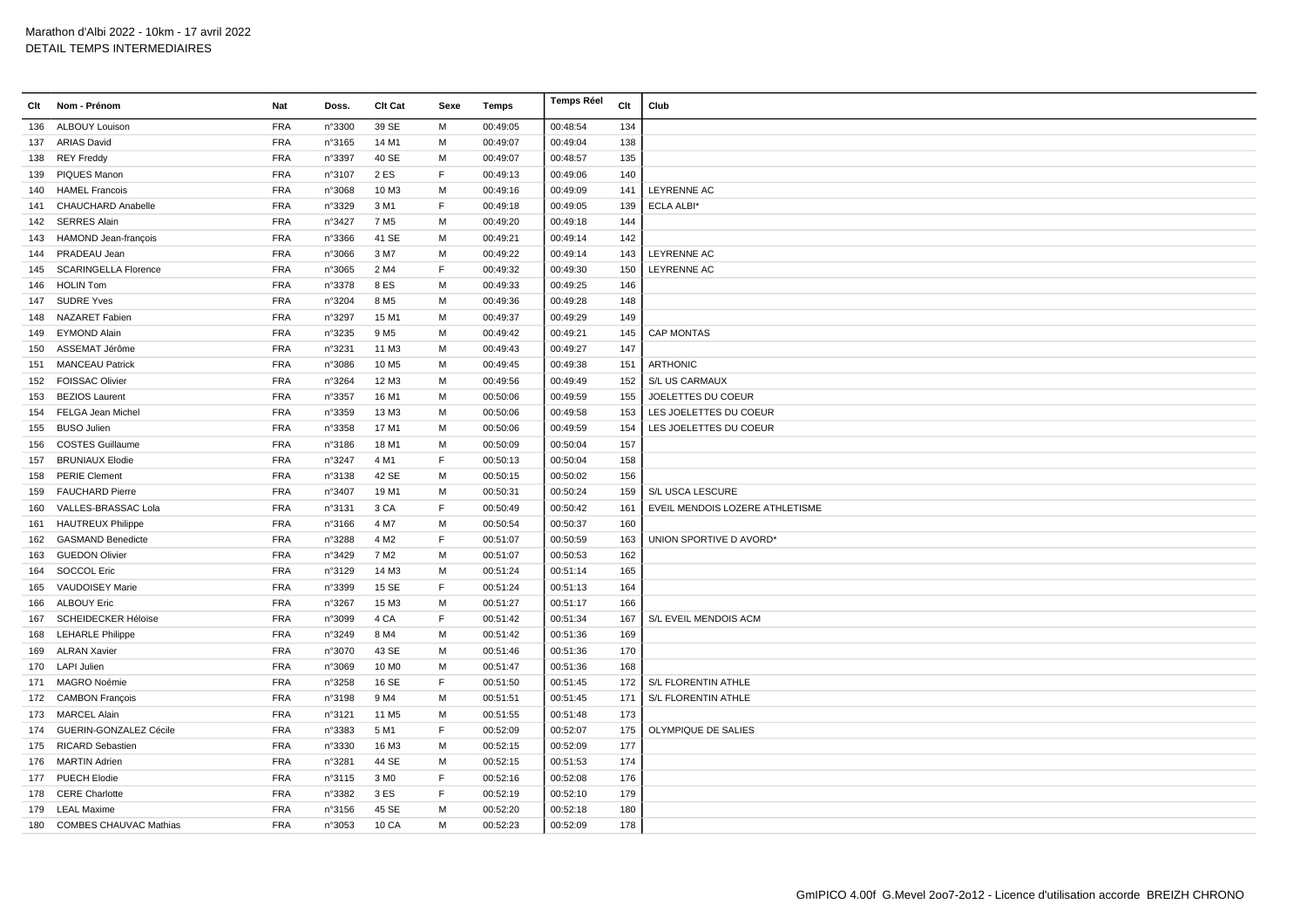| Clt | Nom - Prénom                 | Nat        | Doss.  | Clt Cat           | Sexe | Temps    | <b>Temps Réel</b> | Clt | Club                      |
|-----|------------------------------|------------|--------|-------------------|------|----------|-------------------|-----|---------------------------|
| 181 | VIGROUX Yohann               | <b>FRA</b> | n°3271 | 20 M1             | M    | 00:52:30 | 00:52:19          | 181 |                           |
|     | 182 FAGES Corinne            | <b>FRA</b> | n°3141 | 3 M4              | F    | 00:52:33 | 00:52:25          | 183 |                           |
| 183 | <b>BARRAUD Jean-paul</b>     | <b>FRA</b> | n°3280 | 46 SE             | M    | 00:52:39 | 00:52:22          | 182 |                           |
|     | 184 MALHERBES Mathilde       | <b>FRA</b> | n°3307 | 1 JU              | F    | 00:52:49 | 00:52:46          | 186 |                           |
| 185 | <b>DELANNOYE Nadine</b>      | <b>FRA</b> | n°3071 | 4 M4              | F    | 00:52:53 | 00:52:43          | 185 |                           |
| 186 | <b>SIGUIER Philippe</b>      | <b>FRA</b> | n°3265 | 8 M <sub>2</sub>  | M    | 00:52:58 | 00:52:50          | 187 |                           |
|     | 187 MUNOZ Denis              | <b>FRA</b> | n°3277 | 12 M <sub>5</sub> | M    | 00:53:00 | 00:52:41          | 184 |                           |
| 188 | <b>BOUBINET Sandra</b>       | <b>FRA</b> | n°3169 | 6 M1              | F    | 00:53:05 | 00:53:02          | 189 | S/L US CARMAUX            |
|     | 189 ASTOUL Mylène            | <b>FRA</b> | n°3163 | 17 SE             | F.   | 00:53:16 | 00:52:54          | 188 |                           |
|     | 190 PERRIN Stephane          | <b>FRA</b> | n°3245 | 17 M3             | M    | 00:53:16 | 00:53:06          | 190 | ALBI FREE RUNNING         |
| 191 | <b>NIZAN Christine</b>       | <b>FRA</b> | n°3352 | 1 M <sub>5</sub>  | F    | 00:53:23 | 00:53:19          | 194 |                           |
|     | 192 MOLES Claude             | <b>FRA</b> | n°3424 | 5 M7              | M    | 00:53:24 | 00:53:15          | 192 |                           |
|     | 193 OLIVE Jeremy             | <b>FRA</b> | n°3319 | 11 M <sub>0</sub> | M    | 00:53:33 | 00:53:12          | 191 | POLICE NATIONALE          |
| 194 | <b>KURGOUALE Deborah</b>     | <b>FRA</b> | n°3061 | 18 SE             | F    | 00:53:35 | 00:53:17          | 193 |                           |
|     | 195 PERIOT Gwénola           | <b>FRA</b> | n°3229 | 19 SE             | F    | 00:53:38 | 00:53:28          | 197 | ATHLE LAURAGAIS OLYMPIQUE |
|     | 196 LAURETTE Ludwine         | <b>FRA</b> | n°3376 | 20 SE             | F    | 00:53:43 | 00:53:27          | 196 |                           |
|     | 197 DUGUET Victor            | <b>FRA</b> | n°3282 | 9 ES              | M    | 00:53:43 | 00:53:21          | 195 |                           |
|     | 198 MENOU Olivier            | <b>FRA</b> | n°3284 | 18 M3             | M    | 00:53:51 | 00:53:42          | 200 | LEMENOUCLUB               |
| 199 | <b>PALCHINE Arnaud</b>       | <b>FRA</b> | n°3157 | 21 M1             | M    | 00:53:54 | 00:53:42          | 199 |                           |
| 200 | <b>CESSES Sébastien</b>      | <b>FRA</b> | n°3179 | 22 M1             | M    | 00:53:56 | 00:53:40          | 198 |                           |
| 201 | <b>BORIE Loic</b>            | <b>FRA</b> | n°3335 | 23 M1             | М    | 00:54:07 | 00:53:52          | 201 |                           |
| 202 | <b>TALIEU Hervé</b>          | <b>FRA</b> | n°3177 | 2 M <sub>6</sub>  | M    | 00:54:12 | 00:53:56          | 202 |                           |
| 203 | VEGA Alizée                  | <b>FRA</b> | n°3279 | 21 SE             | F    | 00:54:14 | 00:53:57          | 203 |                           |
| 204 | <b>CAILLOL Jean Francois</b> | <b>FRA</b> | n°3425 | 13 M <sub>5</sub> | M    | 00:54:23 | 00:54:07          | 205 |                           |
|     | 205 CARLE Hugo               | <b>FRA</b> | n°3063 | 47 SE             | M    | 00:54:23 | 00:54:12          | 207 |                           |
|     | 206 CARAYON Rémi             | <b>FRA</b> | n°3251 | 48 SE             | М    | 00:54:24 | 00:54:14          | 211 |                           |
| 207 | <b>BENAZET Virginie</b>      | <b>FRA</b> | n°3301 | 22 SE             | F    | 00:54:24 | 00:54:12          | 208 |                           |
|     | 208 BERNARD Jerome           | <b>FRA</b> | n°3363 | 9 M <sub>2</sub>  | M    | 00:54:25 | 00:54:13          | 209 |                           |
| 209 | <b>ROUDIERE Benjamin</b>     | <b>FRA</b> | n°3078 | 49 SE             | M    | 00:54:26 | 00:54:05          | 204 |                           |
|     | 210 LAPORTE Romain           | <b>FRA</b> | n°3298 | 50 SE             | M    | 00:54:28 | 00:54:08          | 206 |                           |
|     | 211 MULET Philippe           | <b>FRA</b> | n°3430 | 10 M <sub>2</sub> | M    | 00:54:30 | 00:54:13          | 210 |                           |
| 212 | CALVAYRAC Jean Luc           | <b>FRA</b> | n°3227 | 3 M <sub>6</sub>  | M    | 00:54:32 | 00:54:25          | 212 | <b>CA BIRAC</b>           |
|     | 213 ANGE Muriel              | <b>FRA</b> | n°3201 | 5 M4              | F    | 00:54:34 | 00:54:26          | 213 |                           |
|     | 214 CAO Nathalie             | <b>FRA</b> | n°3109 | 2 M3              | F    | 00:54:35 | 00:54:26          | 214 | RRUNNING MONTAUBAN        |
| 215 | <b>RIGAL Lucie</b>           | <b>FRA</b> | n°3253 | 23 SE             | F    | 00:54:40 | 00:54:34          | 218 |                           |
|     | 216 CURIACE Fabienne         | <b>FRA</b> | n°3341 | 2 M <sub>5</sub>  | F    | 00:54:42 | 00:54:33          | 217 | S/L EVEIL MENDOIS ACM     |
| 217 | <b>VLIEGHE Helene</b>        | <b>FRA</b> | n°3405 | 7 M1              | F    | 00:54:42 | 00:54:34          | 219 |                           |
|     | 218 BESANCON Mélanie         | <b>FRA</b> | n°3126 | 4ES               | F    | 00:54:46 | 00:54:32          | 216 |                           |
|     | 219 TUFFAL Jean-gerosol      | <b>FRA</b> | n°3419 | 11 M <sub>2</sub> | M    | 00:54:47 | 00:54:30          | 215 |                           |
| 220 | <b>DIEUZE Emilie</b>         | <b>FRA</b> | n°3168 | 4 M <sub>0</sub>  | F    | 00:54:55 | 00:54:52          | 222 | S/L US CARMAUX            |
| 221 | <b>MALBOSC Anne-claire</b>   | <b>FRA</b> | n°3322 | 5 M <sub>2</sub>  | F    | 00:54:55 | 00:54:49          | 221 | POLICE NATIONALE          |
|     | 222 MARTINEZ Lucas           | <b>FRA</b> | n°3076 | 11 CA             | М    | 00:54:58 | 00:54:44          | 220 |                           |
|     | 223 DAMAS Agnes              | <b>FRA</b> | n°3110 | 3 M3              | F    | 00:55:04 | 00:54:52          | 223 | <b>BRESSOLS</b>           |
|     | 224 ANTERIEUR Mélanie        | <b>FRA</b> | n°3213 | 24 SE             | F    | 00:55:14 | 00:55:05          | 225 |                           |
|     | 225 LOSSON Arnaud            | <b>FRA</b> | n°3299 | 24 M1             | M    | 00:55:16 | 00:55:01          | 224 | <b>UAGRUNNING</b>         |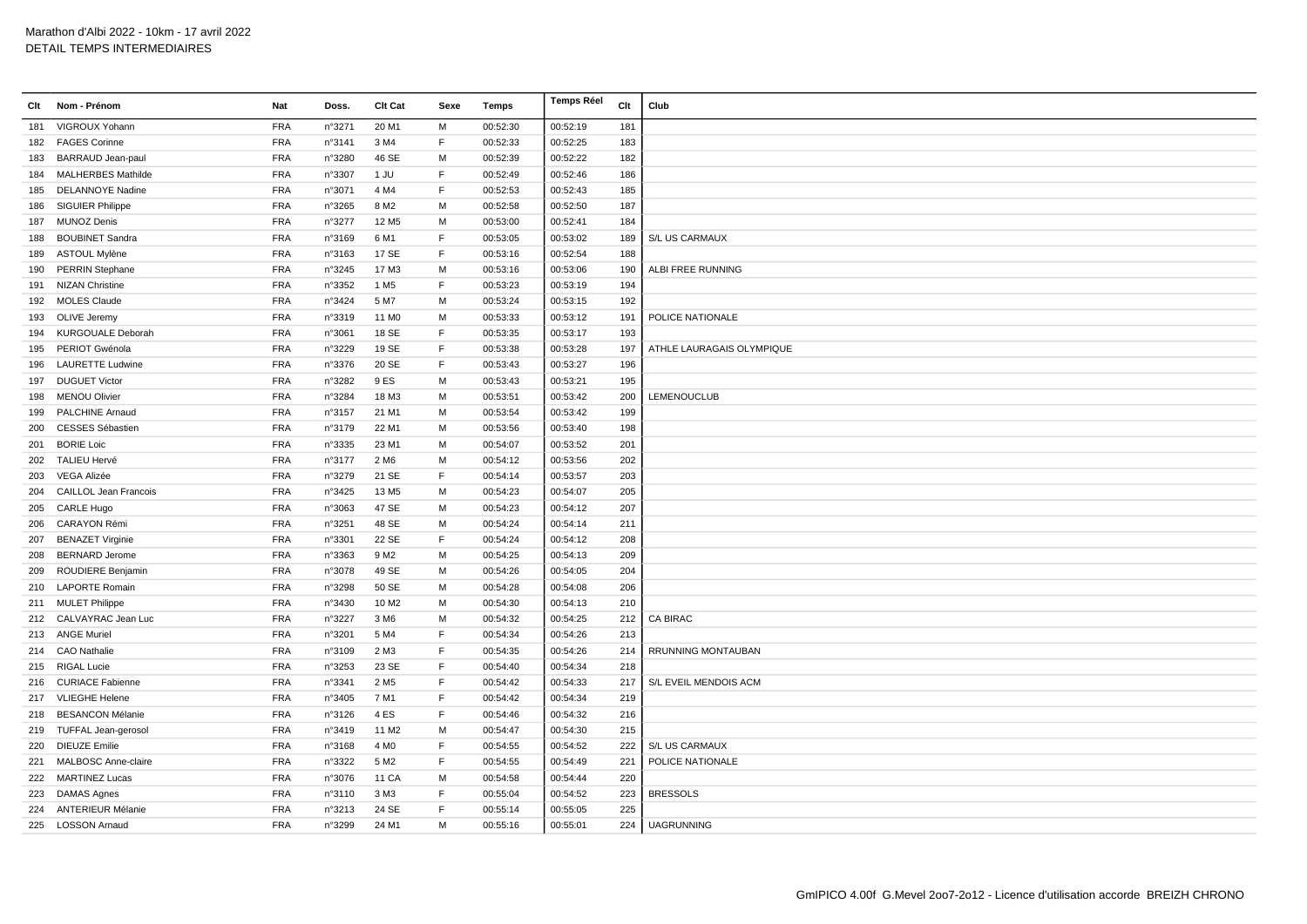| Clt | Nom - Prénom             | <b>Nat</b> | Doss.  | Clt Cat           | Sexe        | Temps    | <b>Temps Réel</b> | Clt | Club                          |
|-----|--------------------------|------------|--------|-------------------|-------------|----------|-------------------|-----|-------------------------------|
| 226 | <b>GARCIA Alexia</b>     | <b>FRA</b> | n°3386 | 25 SE             | F           | 00:55:23 | 00:55:05          | 226 |                               |
| 227 | <b>CHAZARENC Lucie</b>   | <b>FRA</b> | n°3191 | 26 SE             | $\mathsf F$ | 00:55:24 | 00:55:10          | 228 |                               |
| 228 | <b>BOSQUET Grégory</b>   | <b>FRA</b> | n°3228 | 51 SE             | M           | 00:55:25 | 00:55:08          | 227 |                               |
| 229 | <b>CHANRION Damien</b>   | <b>FRA</b> | n°3248 | 25 M1             | м           | 00:55:31 | 00:55:22          | 232 |                               |
| 230 | <b>VIGNE Cyril</b>       | <b>FRA</b> | n°3296 | 12 M <sub>2</sub> | м           | 00:55:32 | 00:55:19          | 230 |                               |
| 231 | SECO Dario               | <b>FRA</b> | n°3369 | 13 M2             | M           | 00:55:33 | 00:55:19          | 229 |                               |
| 232 | <b>PRIME Nicolas</b>     | <b>FRA</b> | n°3340 | 14 M <sub>2</sub> | M           | 00:55:35 | 00:55:22          | 231 | MAIF                          |
| 233 | SANTOUL Jean-marie       | <b>FRA</b> | n°3174 | 4 M <sub>6</sub>  | M           | 00:55:36 | 00:55:27          | 233 | S/L US CARMAUX                |
| 234 | GOUZOT Jessica           | <b>FRA</b> | n°3084 | 27 SE             | F.          | 00:55:42 | 00:55:29          | 234 | S/L LES POINTES DE ST SULPICE |
| 235 | VANDEUR Sebastien        | <b>FRA</b> | n°3344 | 26 M1             | M           | 00:55:44 | 00:55:40          | 239 |                               |
| 236 | <b>PERRET Claire</b>     | <b>FRA</b> | n°3257 | 28 SE             | F           | 00:55:47 | 00:55:31          | 236 |                               |
| 237 | <b>DARRIET Fabrice</b>   | <b>FRA</b> | n°3150 | 15 M2             | M           | 00:55:48 | 00:55:31          | 235 |                               |
| 238 | <b>DUVAL Damien</b>      | <b>FRA</b> | n°3081 | 12 M <sub>0</sub> | М           | 00:55:48 | 00:55:37          | 238 |                               |
| 239 | <b>FARIZON Béatrice</b>  | <b>FRA</b> | n°3315 | 6 M <sub>2</sub>  | F           | 00:55:53 | 00:55:33          | 237 |                               |
| 240 | <b>COLAS Virginie</b>    | <b>FRA</b> | n°3286 | 5 M <sub>0</sub>  | $\mathsf F$ | 00:55:58 | 00:55:53          | 243 |                               |
|     | 241 VICENTE Joachim      | <b>FRA</b> | n°3262 | 1 M8              | м           | 00:56:00 | 00:55:53          | 242 | S/L ATHLE BRENS GAILLAC       |
|     | 242 TAILLADES Anais      | <b>FRA</b> | n°3326 | 29 SE             | F           | 00:56:05 | 00:55:55          | 244 |                               |
| 243 | <b>CHEVALIER Morgane</b> | <b>FRA</b> | n°3143 | 30 SE             | F           | 00:56:05 | 00:55:52          | 241 |                               |
| 244 | <b>BUSSIERE Eric</b>     | <b>FRA</b> | n°3289 | 10 M4             | М           | 00:56:07 | 00:55:51          | 240 |                               |
| 245 | <b>GUY Marine</b>        | <b>FRA</b> | n°3170 | 6 M <sub>0</sub>  | F           | 00:56:15 | 00:56:12          | 246 | S/L US CARMAUX                |
| 246 | <b>BENEZIT Nicole</b>    | <b>FRA</b> | n°3276 | 3 M <sub>5</sub>  | F           | 00:56:25 | 00:56:14          | 248 | CO VOIE DE L ECIR             |
| 247 | <b>ROUDIERE Fabrice</b>  | <b>FRA</b> | n°3080 | 11 M4             | M           | 00:56:27 | 00:56:06          | 245 |                               |
| 248 | <b>CAUMET Lionel</b>     | <b>FRA</b> | n°3372 | 13 M <sub>0</sub> | M           | 00:56:33 | 00:56:13          | 247 |                               |
| 249 | MEDAN Jean-pierre        | <b>FRA</b> | n°3119 | 5 M <sub>6</sub>  | M           | 00:56:37 | 00:56:22          | 251 | <b>CA BALMA</b>               |
| 250 | <b>BARRAUD Laurie</b>    | <b>FRA</b> | n°3278 | 31 SE             | $\mathsf F$ | 00:56:37 | 00:56:19          | 250 |                               |
|     | 251 ANTONELLI Ludovic    | <b>FRA</b> | n°3371 | 14 M <sub>0</sub> | м           | 00:56:37 | 00:56:18          | 249 |                               |
| 252 | <b>DAURON Jacky</b>      | <b>FRA</b> | n°3351 | 14 M <sub>5</sub> | м           | 00:56:41 | 00:56:33          | 253 |                               |
| 253 | <b>D'HOSTINGUE Joris</b> | <b>FRA</b> | n°3102 | 52 SE             | M           | 00:56:49 | 00:56:32          | 252 |                               |
| 254 | ARABACIYAN Sevan         | <b>FRA</b> | n°3379 | 53 SE             | М           | 00:56:56 | 00:56:43          | 254 |                               |
| 255 | <b>DUILLON Brigitte</b>  | <b>FRA</b> | n°3077 | 6 M4              | $\mathsf F$ | 00:57:02 | 00:56:52          | 257 | CHEVREUIL FELINOIZ            |
| 256 | <b>PERRET Marie</b>      | <b>FRA</b> | n°3291 | 32 SE             | F           | 00:57:03 | 00:56:48          | 255 |                               |
| 257 | <b>BOLL Patrick</b>      | <b>FRA</b> | n°3244 | 12 M4             | M           | 00:57:05 | 00:56:55          | 258 | <b>ECLA ALBI</b>              |
| 258 | <b>GARCIA Pauline</b>    | <b>FRA</b> | n°3210 | 33 SE             | F.          | 00:57:09 | 00:56:51          | 256 |                               |
| 259 | <b>GATIEN Eva</b>        | <b>FRA</b> | n°3190 | 8 M1              | F           | 00:57:12 | 00:56:56          | 259 | AS LIBOURNE*                  |
| 260 | <b>ROSAS Meritxell</b>   | <b>FRA</b> | n°3275 | 9 M1              | F           | 00:57:16 | 00:57:05          | 260 |                               |
| 261 | <b>MACCOTTA Robert</b>   | <b>FRA</b> | n°3261 | 6 M7              | M           | 00:57:23 | 00:57:13          | 261 |                               |
| 262 | DENAYROUZE Andre         | <b>FRA</b> | n°3411 | 15 M <sub>5</sub> | M           | 00:57:38 | 00:57:24          | 262 |                               |
| 263 | DAUZATS Maguy            | <b>FRA</b> | n°3327 | 10 M1             | F           | 00:57:43 | 00:57:26          | 263 |                               |
| 264 | <b>FOLLMANN Anna</b>     | <b>FRA</b> | n°3343 | 34 SE             | F           | 00:57:51 | 00:57:42          | 265 |                               |
| 265 | PERO Carole              | <b>FRA</b> | n°3404 | 4 M3              | $\mathsf F$ | 00:57:56 | 00:57:46          | 267 |                               |
| 266 | <b>CAILLAVA William</b>  | <b>FRA</b> | n°3139 | 13 M4             | м           | 00:57:59 | 00:57:45          | 266 |                               |
| 267 | <b>BERLOU Clémence</b>   | <b>FRA</b> | n°3384 | 35 SE             | E           | 00:58:00 | 00:57:40          | 264 |                               |
| 268 | <b>FOLTRAN Audrey</b>    | <b>FRA</b> | n°3317 | 7 M <sub>0</sub>  | F           | 00:58:07 | 00:57:56          | 268 |                               |
| 269 | <b>CAUSSE Cécile</b>     | <b>FRA</b> | n°3287 | 36 SE             | F           | 00:58:12 | 00:58:02          | 270 |                               |
|     | 270 SOREZE Julie         | <b>FRA</b> | n°3347 | 8 M <sub>O</sub>  | E           | 00:58:16 | 00:57:56          | 269 |                               |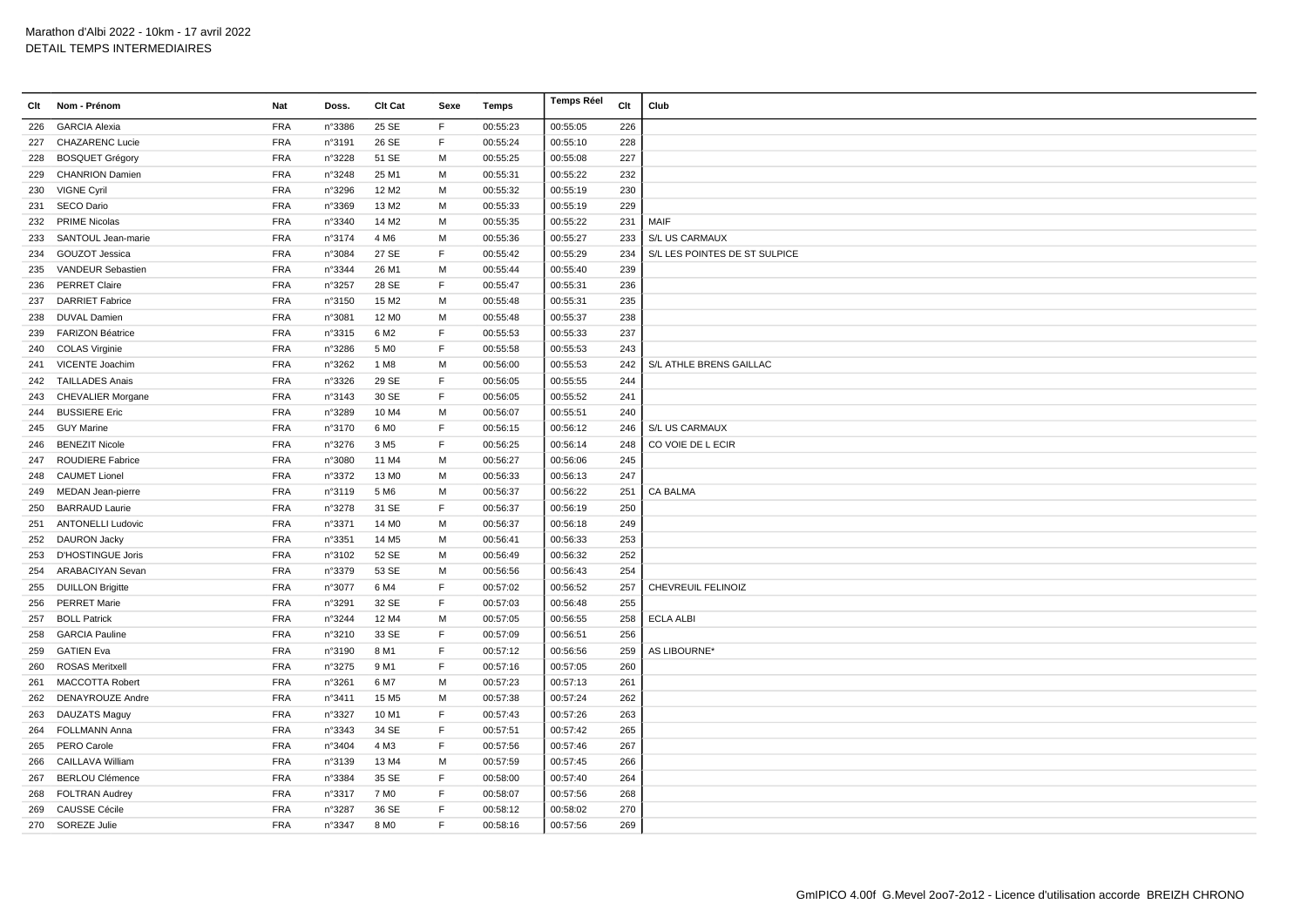| Clt | Nom - Prénom                 | Nat        | Doss.  | <b>Clt Cat</b>    | Sexe        | Temps    | Temps Réel | Clt | Club                             |
|-----|------------------------------|------------|--------|-------------------|-------------|----------|------------|-----|----------------------------------|
| 271 | <b>BISSIRIEX Pauline</b>     | <b>FRA</b> | n°3199 | 37 SE             | F           | 00:58:26 | 00:58:14   | 271 | CLUB ATHLETIC VIA AGRIPPA        |
| 272 | <b>CHADAIGNE Anouck</b>      | <b>FRA</b> | n°3187 | 38 SE             | F           | 00:58:34 | 00:58:23   | 272 |                                  |
| 273 | <b>ABADIE Pierre</b>         | <b>FRA</b> | n°3206 | 27 M1             | м           | 00:58:34 | 00:58:27   | 274 |                                  |
|     | 274 FOURNAC Nadine           | <b>FRA</b> | n°3196 | 7 M4              | F           | 00:58:35 | 00:58:30   | 275 |                                  |
| 275 | VALVERDE Dahiana             | <b>URY</b> | n°3374 | 39 SE             | F           | 00:58:39 | 00:58:34   | 277 |                                  |
|     | 276 LESCURE Sébastien        | <b>FRA</b> | n°3255 | 15 M <sub>0</sub> | M           | 00:58:44 | 00:58:35   | 278 |                                  |
| 277 | <b>BERLOU Julie</b>          | <b>FRA</b> | n°3332 | 40 SE             | F           | 00:58:46 | 00:58:26   | 273 |                                  |
| 278 | <b>BIALCZYK Michael</b>      | <b>FRA</b> | n°3182 | 28 M1             | м           | 00:58:50 | 00:58:37   | 279 |                                  |
| 279 | <b>CARLES Warda</b>          | <b>FRA</b> | n°3083 | 11 M1             | E           | 00:58:54 | 00:58:33   | 276 |                                  |
| 280 | ZIMMERMANN Lisa              | <b>FRA</b> | n°3266 | 5 CA              | $\mathsf F$ | 00:58:55 | 00:58:53   | 283 |                                  |
| 281 | <b>PESCHES Robert</b>        | <b>FRA</b> | n°3176 | 6 M6              | M           | 00:58:56 | 00:58:40   | 280 |                                  |
| 282 | <b>GIMENEZ Florian</b>       | <b>FRA</b> | n°3324 | 29 M1             | М           | 00:58:56 | 00:58:50   | 282 | POLICE NATIONALE                 |
| 283 | <b>MARINE Blanc</b>          | <b>FRA</b> | n°3098 | 41 SE             | F           | 00:58:59 | 00:58:43   | 281 |                                  |
| 284 | <b>DUPUY Francine</b>        | <b>FRA</b> | n°3216 | 1 M7              | E           | 00:59:14 | 00:59:08   | 285 | ATHLETIC CLUB SAINT AFFRICAIN    |
| 285 | <b>RAILLON Noëllie</b>       | <b>FRA</b> | n°3270 | 42 SE             | F           | 00:59:24 | 00:59:04   | 284 |                                  |
| 286 | <b>VAREILLES Elise</b>       | <b>FRA</b> | n°3365 | 12 M1             | F           | 00:59:36 | 00:59:18   | 286 |                                  |
| 287 | PENAZZI Luc                  | <b>FRA</b> | n°3328 | 16 M <sub>5</sub> | M           | 00:59:37 | 00:59:19   | 287 |                                  |
| 288 | <b>GOMANNE Charlotte</b>     | <b>FRA</b> | n°3095 | 43 SE             | F           | 00:59:37 | 00:59:24   | 289 |                                  |
| 289 | <b>BIGNALET Pierre-alain</b> | <b>FRA</b> | n°3090 | 7 M <sub>2</sub>  | E           | 00:59:37 | 00:59:25   | 291 |                                  |
| 290 | <b>DELMAS</b> Emilie         | <b>FRA</b> | n°3283 | 9 M <sub>0</sub>  | F           | 00:59:37 | 00:59:20   | 288 |                                  |
| 291 | <b>GORSSE Carine</b>         | <b>FRA</b> | n°3259 | 8 M <sub>2</sub>  | F           | 00:59:40 | 00:59:24   | 290 |                                  |
| 292 | <b>BOUDOT Manon</b>          | <b>FRA</b> | n°3188 | 44 SE             | F           | 00:59:53 | 00:59:42   | 293 | LES FOY SONNES                   |
| 293 | <b>THIBAULT Henri</b>        | <b>FRA</b> | n°3189 | 54 SE             | M           | 00:59:53 | 00:59:42   | 294 | LES FOY SONNES                   |
| 294 | <b>BRAVO Michel</b>          | <b>FRA</b> | n°3403 | 17 M <sub>5</sub> | м           | 00:59:53 | 00:59:42   | 295 |                                  |
| 295 | <b>TOUYRAC Anais</b>         | <b>FRA</b> | n°3100 | 45 SE             | E           | 00:59:54 | 00:59:41   | 292 |                                  |
| 296 | <b>LOISEL Claudine</b>       | <b>FRA</b> | n°3263 | 4 M <sub>5</sub>  | $\mathsf F$ | 00:59:56 | 00:59:44   | 296 | ATHLE TARN PASSION '             |
| 297 | <b>RAMON Gezeline</b>        | <b>FRA</b> | n°3402 | 9 M <sub>2</sub>  | E           | 01:00:13 | 01:00:03   | 299 |                                  |
| 298 | <b>BARRAU Martine</b>        | <b>FRA</b> | n°3224 | 8 M4              | F           | 01:00:15 | 01:00:01   | 297 | S/L USCA LESCURE                 |
| 299 | <b>OTTMANN Nicolas</b>       | <b>FRA</b> | n°3364 | 30 M1             | М           | 01:00:25 | 01:00:12   | 300 |                                  |
| 300 | <b>FLUCHAIRE Marianne</b>    | <b>FRA</b> | n°3136 | 10 M <sub>2</sub> | F           | 01:00:29 | 01:00:21   | 304 |                                  |
| 301 | MARTINEZ Audrey              | <b>FRA</b> | n°3062 | 46 SE             | F           | 01:00:29 | 01:00:12   | 301 |                                  |
| 302 | <b>ZURIGUEL Valerie</b>      | <b>FRA</b> | n°3093 | 11 M <sub>2</sub> | F           | 01:00:29 | 01:00:12   | 302 |                                  |
| 303 | <b>MARTINEZ Michel</b>       | <b>FRA</b> | n°3092 | 14 M4             | M           | 01:00:30 | 01:00:01   | 298 |                                  |
| 304 | <b>METLAINE Mouloud</b>      | <b>FRA</b> | n°3331 | 19 M3             | М           | 01:00:30 | 01:00:27   | 307 | <b>CAMINAIRE GIJOU</b>           |
| 305 | <b>MARTIN Daniel</b>         | <b>FRA</b> | n°3161 | 15 M4             | M           | 01:00:33 | 01:00:30   | 308 |                                  |
| 306 | <b>KIAGYORGY Monika</b>      | <b>HUN</b> | n°3408 | 12 M <sub>2</sub> | F           | 01:00:34 | 01:00:21   | 305 |                                  |
| 307 | <b>GOMEZ Julie</b>           | <b>FRA</b> | n°3082 | 13 M1             | F           | 01:00:40 | 01:00:19   | 303 | S/L ATHLE BRENS GAILLAC          |
| 308 | <b>BARRAU Christel</b>       | <b>FRA</b> | n°3183 | 13 M2             | F           | 01:00:40 | 01:00:27   | 306 |                                  |
| 309 | KOENIG Jean-pierre           | <b>FRA</b> | n°3152 | 31 M1             | M           | 01:00:47 | 01:00:32   | 310 | <b>BOURG EN BRESSE TRIATHLON</b> |
| 310 | <b>KOENIG Alexandra</b>      | <b>FRA</b> | n°3151 | 14 M1             | F.          | 01:00:47 | 01:00:31   | 309 | <b>BOURG EN BRESSE TRIATHLON</b> |
|     | 311 JEANPERRIN Agnès         | <b>FRA</b> | n°3239 | 1 M <sub>6</sub>  | F           | 01:00:51 | 01:00:37   | 312 |                                  |
|     | 312 WURTZ Jean               | <b>FRA</b> | n°3106 | 55 SE             | М           | 01:00:53 | 01:00:34   | 311 |                                  |
|     | 313 ENGUILABERT Daniel       | <b>FRA</b> | n°3391 | 7 M <sub>6</sub>  | м           | 01:00:54 | 01:00:54   | 315 |                                  |
| 314 | <b>PEREZ Anne Marie</b>      | <b>FRA</b> | n°3392 | 9 M4              | F           | 01:00:57 | 01:00:46   | 313 |                                  |
|     | 315 ALONSO Claire            | <b>FRA</b> | n°3085 | 14 M <sub>2</sub> | E           | 01:01:02 | 01:00:47   | 314 | S/L LES POINTES DE ST SULPICE    |
|     |                              |            |        |                   |             |          |            |     |                                  |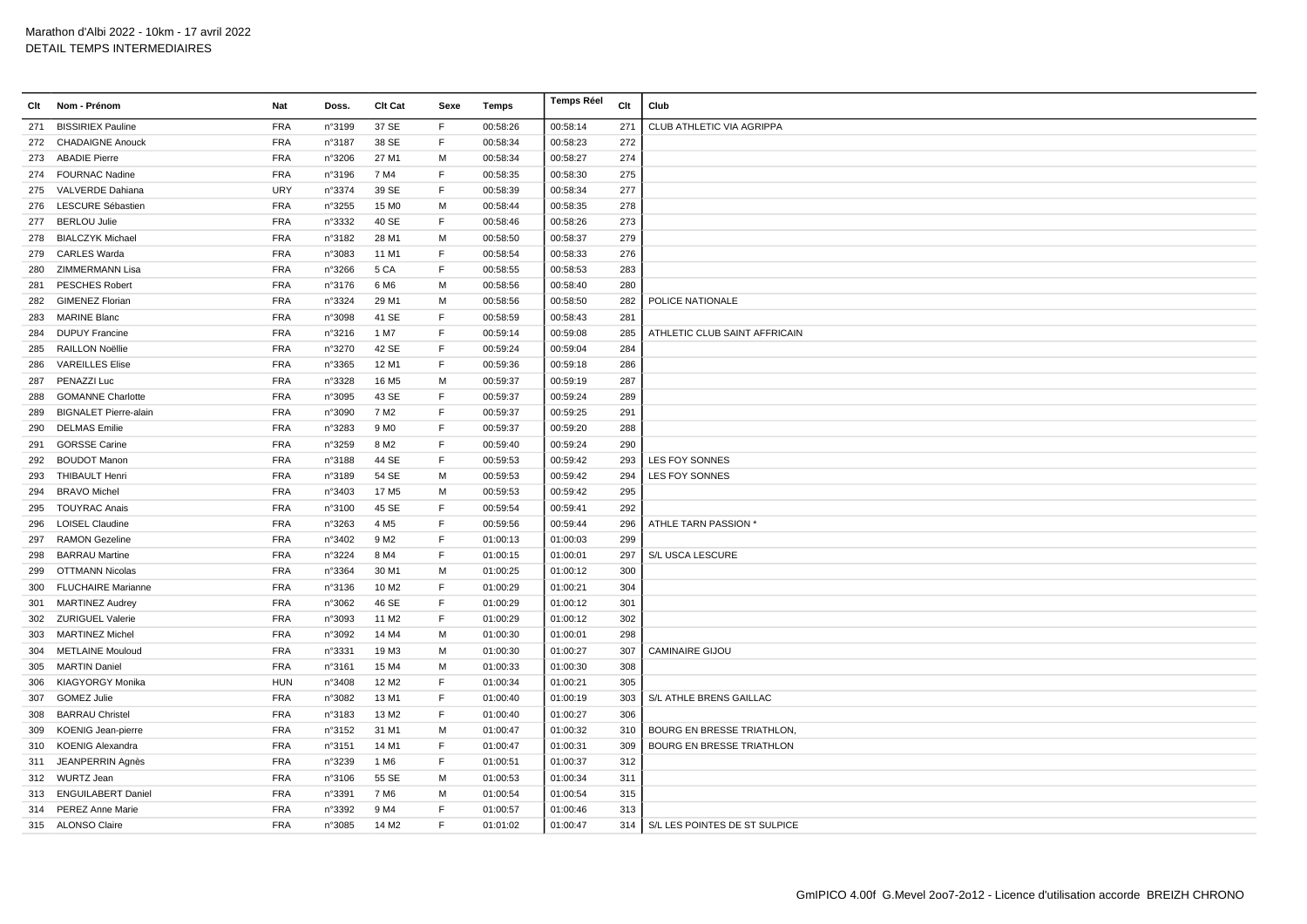| Clt | Nom - Prénom               | Nat        | Doss.  | <b>Clt Cat</b>    | Sexe        | Temps    | Temps Réel | Clt | Club                          |
|-----|----------------------------|------------|--------|-------------------|-------------|----------|------------|-----|-------------------------------|
|     | 316 PUECH Jessica          | <b>FRA</b> | n°3060 | 10 M <sub>0</sub> | -F          | 01:01:13 | 01:01:01   | 316 |                               |
| 317 | <b>DENERIER Claire</b>     | <b>FRA</b> | n°3116 | 47 SE             | F           | 01:01:26 | 01:01:14   | 317 |                               |
|     | 318 CAZALS Sebastien       | <b>FRA</b> | n°3195 | 56 SE             | M           | 01:01:29 | 01:01:27   | 320 |                               |
|     | 319 MARTIN Fabienne        | <b>FRA</b> | n°3162 | 10 M4             | F.          | 01:01:31 | 01:01:29   | 321 |                               |
| 320 | DE FREITAS Sylvain         | <b>FRA</b> | n°3054 | 16 M <sub>2</sub> | М           | 01:01:31 | 01:01:20   | 319 | PORTET ATHLETIC CLUB          |
|     | 321 GUERRY Helene          | <b>FRA</b> | n°3377 | 15 M1             | F           | 01:01:33 | 01:01:19   | 318 |                               |
| 322 | SARDO VISCUGLIA Andreannne | <b>FRA</b> | n°3320 | 5 M3              | F           | 01:01:38 | 01:01:31   | 322 | POLICE NATIONALE              |
| 323 | <b>BENAZET Vanessa</b>     | <b>FRA</b> | n°3243 | 16 M1             | F           | 01:02:03 | 01:01:58   | 323 |                               |
|     | 324 MEXE Benoit            | <b>FRA</b> | n°3323 | 32 M1             | M           | 01:02:04 | 01:01:58   | 324 | POLICE NATIONALE              |
| 325 | <b>KRAWCZYK Natalia</b>    | <b>FRA</b> | n°3222 | 11 M <sub>0</sub> | $\mathsf F$ | 01:02:11 | 01:02:04   | 326 |                               |
|     | 326 SAMBORSKA Marlena      | <b>FRA</b> | n°3221 | 12 M <sub>0</sub> | F           | 01:02:11 | 01:02:04   | 325 |                               |
|     | 327 NOLAN Judith           | <b>FRA</b> | n°3073 | 6 M3              | $\mathsf F$ | 01:03:00 | 01:02:51   | 327 |                               |
| 328 | <b>LECLERE Annick</b>      | <b>FRA</b> | n°3318 | 15 M <sub>2</sub> | F           | 01:03:10 | 01:03:04   | 328 |                               |
|     | 329 ALBOUY Veronique       | <b>FRA</b> | n°3367 | 7 M3              | F           | 01:03:30 | 01:03:18   | 329 |                               |
| 330 | <b>ECHAUZIER Marine</b>    | <b>FRA</b> | n°3132 | 48 SE             | $\mathsf F$ | 01:03:41 | 01:03:27   | 330 |                               |
| 331 | <b>GISQUET Gaétan</b>      | <b>FRA</b> | n°3145 | 33 M1             | м           | 01:03:41 | 01:03:27   | 331 |                               |
|     | 332 ROUJOLLE Minako        | <b>JPN</b> | n°3123 | 8 M3              | $\mathsf F$ | 01:03:52 | 01:03:29   | 332 |                               |
| 333 | <b>ROUJOLLE Eric</b>       | <b>FRA</b> | n°3122 | 20 M3             | M           | 01:04:01 | 01:03:39   | 333 |                               |
|     | 334 CAILLIAU Astrid        | <b>FRA</b> | n°3350 | 17 M1             | F.          | 01:04:17 | 01:03:57   | 334 |                               |
|     | 335 NGUYEN Amandine        | <b>FRA</b> | n°3120 | 18 M1             | $\mathsf F$ | 01:04:24 | 01:04:09   | 335 | S/L LES POINTES DE ST SULPICE |
|     | 336 DUBEC Daniel           | <b>FRA</b> | n°3303 | 16 M4             | м           | 01:04:26 | 01:04:14   | 336 | SCA LICORNES DE PUYGOUZON     |
|     | 337 LAUQUE Maéva           | <b>FRA</b> | n°3389 | 1 MI              | E           | 01:04:53 | 01:04:38   | 337 | AMTF                          |
| 338 | <b>TERRAL Frédérique</b>   | <b>FRA</b> | n°3349 | 19 M1             | F           | 01:04:59 | 01:04:43   | 341 |                               |
| 339 | <b>PENNETIER Vanessa</b>   | <b>FRA</b> | n°3310 | 13 M <sub>0</sub> | F.          | 01:04:59 | 01:04:40   | 339 | <b>IBIS</b>                   |
|     | 340 LEHEUDRE Benoit        | <b>FRA</b> | n°3072 | 34 M1             | M           | 01:05:00 | 01:04:39   | 338 |                               |
| 341 | <b>CHABBERT Arnaud</b>     | <b>FRA</b> | n°3311 | 57 SE             | М           | 01:05:01 | 01:04:42   | 340 | <b>IBIS</b>                   |
|     | 342 ROUBINEAU Mathieu      | <b>FRA</b> | n°3334 | 16 M <sub>0</sub> | M           | 01:05:05 | 01:04:49   | 342 |                               |
| 343 | <b>LOYER Mélanie</b>       | <b>FRA</b> | n°3254 | 14 M <sub>0</sub> | F           | 01:05:05 | 01:04:49   | 343 |                               |
| 344 | SICARD Jacques             | <b>FRA</b> | n°3390 | 1 M9              | М           | 01:05:17 | 01:05:04   | 345 | S/L USCA LESCURE              |
|     | 345 ANTOINE Salomé         | <b>FRA</b> | n°3105 | 49 SE             | $\mathsf F$ | 01:05:23 | 01:05:03   | 344 |                               |
|     | 346 BUFFET Christine       | <b>FRA</b> | n°3135 | 11 M4             | F           | 01:05:27 | 01:05:09   | 346 |                               |
|     | 347 BUFFET Laetitia        | <b>FRA</b> | n°3134 | 50 SE             | F           | 01:05:28 | 01:05:09   | 347 |                               |
|     | 348 FLUCHAIRE Patrick      | <b>FRA</b> | n°3137 | 17 M2             | M           | 01:05:29 | 01:05:22   | 348 |                               |
|     | 349 CAZAUX Gisele          | <b>FRA</b> | n°3409 | 12 M4             | F.          | 01:05:58 | 01:05:40   | 349 |                               |
|     | 350 BOUTONNET Marion       | <b>FRA</b> | n°3354 | 5 ES              | F           | 01:06:15 | 01:05:56   | 350 |                               |
|     | 351 MEULLE Gauvain         | <b>FRA</b> | n°3345 | 58 SE             | М           | 01:06:25 | 01:06:05   | 351 |                               |
|     | 352 AZEMAR Adèle           | <b>FRA</b> | n°3250 | 51 SE             | F           | 01:07:13 | 01:06:53   | 352 |                               |
| 353 | <b>DENAYROUZE Marielle</b> | <b>FRA</b> | n°3410 | 9 M3              | F           | 01:07:30 | 01:07:11   | 353 |                               |
| 354 | <b>MOCQUET Tristan</b>     | <b>FRA</b> | n°3356 | 35 M1             | М           | 01:07:42 | 01:07:22   | 354 |                               |
|     | 355 PELTE Marie-laure      | <b>FRA</b> | n°3302 | 20 M1             | F           | 01:07:42 | 01:07:22   | 355 |                               |
|     | 356 MOULIN Jean-claude     | <b>FRA</b> | n°3197 | 7 M7              | M           | 01:07:53 | 01:07:47   | 356 | S/L USCA LESCURE              |
| 357 | <b>REYNES Marie</b>        | <b>FRA</b> | n°3214 | 16 M <sub>2</sub> | F           | 01:08:09 | 01:07:57   | 357 |                               |
|     | 358 CESSES Laetitia        | <b>FRA</b> | n°3180 | 21 M1             | F           | 01:08:22 | 01:08:07   | 358 |                               |
| 359 | <b>DJEBBAR Pauline</b>     | <b>FRA</b> | n°3226 | 22 M1             | $\mathsf F$ | 01:08:22 | 01:08:07   | 359 |                               |
|     | 360 BOYER Michel           | <b>FRA</b> | n°3413 | 2 M8              | M           | 01:08:37 | 01:08:33   | 361 |                               |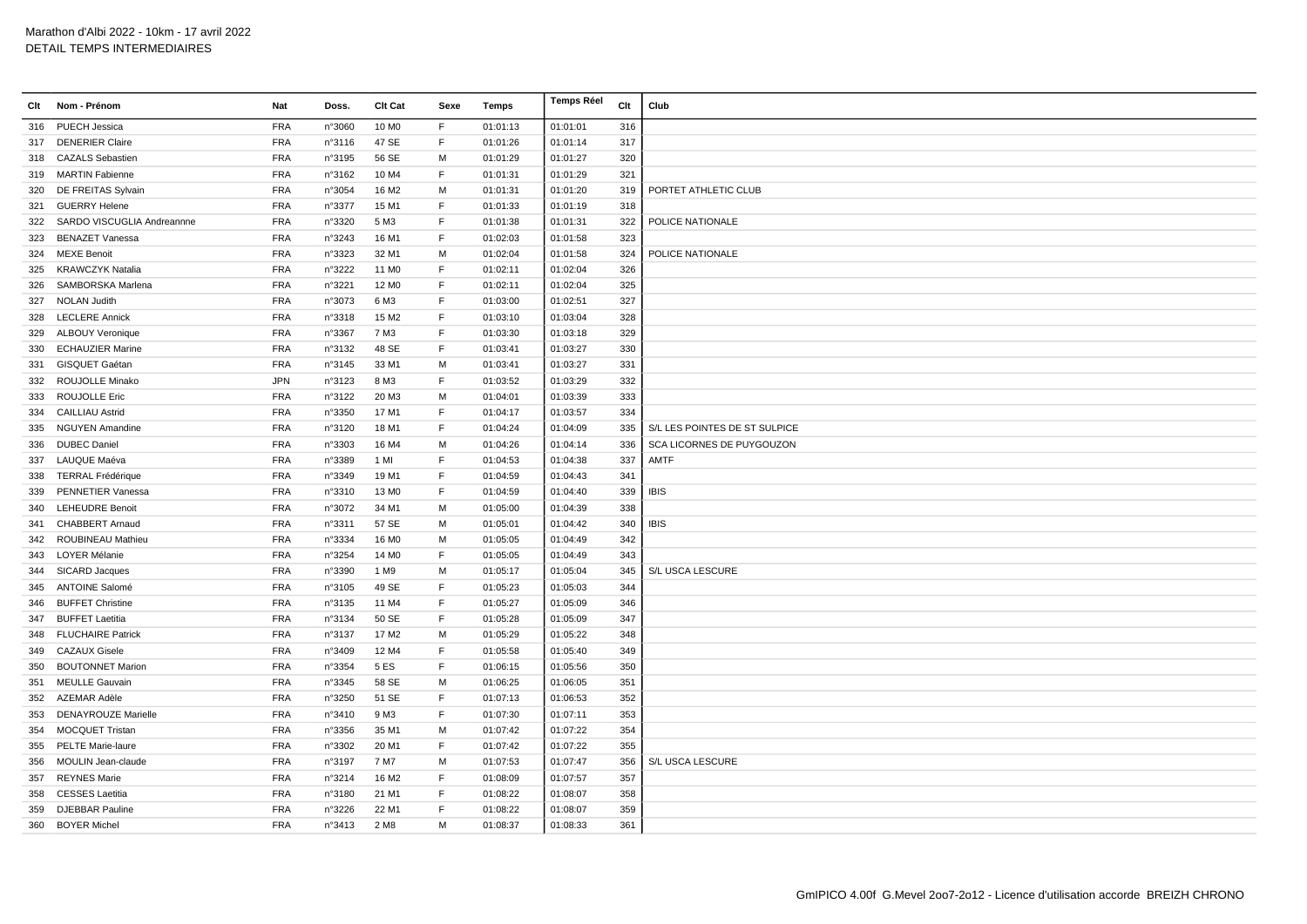| Clt | Nom - Prénom                  | Nat        | Doss.  | Clt Cat           | Sexe         | Temps    | <b>Temps Réel</b> | Clt | Club                          |
|-----|-------------------------------|------------|--------|-------------------|--------------|----------|-------------------|-----|-------------------------------|
| 361 | SINICAUT Françoise            | <b>FRA</b> | n°3159 | 2 M7              | E            | 01:08:46 | 01:08:32          | 360 |                               |
| 362 | <b>SINICAUT Georges</b>       | <b>FRA</b> | n°3158 | 8 M7              | M            | 01:08:46 | 01:08:34          | 362 |                               |
| 363 | <b>CHAZARENC Myriam</b>       | <b>FRA</b> | n°3215 | 52 SE             | F            | 01:09:00 | 01:08:44          | 363 |                               |
| 364 | <b>GOMANNE Philippe</b>       | <b>FRA</b> | n°3094 | 18 M <sub>5</sub> | M            | 01:09:22 | 01:09:09          | 364 |                               |
| 365 | <b>CABROL Elodie</b>          | <b>FRA</b> | n°3097 | 53 SE             | F            | 01:09:39 | 01:09:20          | 365 |                               |
| 366 | <b>MAGDALENA Matthieu</b>     | <b>FRA</b> | n°3096 | 17 M <sub>0</sub> | м            | 01:09:39 | 01:09:20          | 366 |                               |
| 367 | <b>TECHINE Nelly</b>          | FRA        | n°3114 | 17 M2             | F            | 01:10:39 | 01:10:21          | 367 |                               |
| 368 | <b>VALMARY Aurore</b>         | <b>FRA</b> | n°3268 | 54 SE             | F            | 01:11:21 | 01:11:01          | 368 |                               |
| 369 | <b>GRANIZO Michel</b>         | <b>FRA</b> | n°3160 | 1 M10             | М            | 01:13:19 | 01:13:17          | 369 | SCA LICORNES DE PUYGOUZON     |
| 370 | <b>HUC Saline</b>             | <b>FRA</b> | n°3088 | 55 SE             | F            | 01:14:48 | 01:14:43          | 370 |                               |
| 371 | <b>BERTHOME Annick</b>        | <b>FRA</b> | n°3415 | 5 M <sub>5</sub>  | F            | 01:16:06 | 01:16:02          | 371 |                               |
| 372 | <b>BRAULT Marie Christine</b> | <b>FRA</b> | n°3416 | 6 M <sub>5</sub>  | F            | 01:16:09 | 01:16:05          | 372 |                               |
|     | DNS ALIBERT Alexandre         | <b>FRA</b> | n°3295 | 0 SE              | M            | 00:00:00 |                   |     |                               |
|     | DNS LEHARLE Lucie             | <b>FRA</b> | n°3240 | 0 SE              | F            | 00:00:00 |                   |     | STADE TOULOUSAIN ATHLETISME   |
|     | DNS CARROZZA Gilbert          | <b>FRA</b> | n°3058 | 0 M9              | м            | 00:00:00 |                   |     | LEYRENNE AC                   |
|     | DNS RANGER Marlene            | <b>FRA</b> | n°3050 | 0 M1              | E            | 00:00:00 |                   |     | <b>ECLA ALBI*</b>             |
|     | DNS SYLVESTRE Pétronille      | <b>FRA</b> | n°3237 | 0 CA              | E            | 00:00:00 |                   |     |                               |
|     | DNS SYLVESTRE Ségolène        | <b>FRA</b> | n°3236 | 0 M2              | E            | 00:00:00 |                   |     |                               |
|     | DNS HARO Jean Pierre          | <b>FRA</b> | n°3321 | 0 M1              | M            | 00:00:00 |                   |     | POLICE NATIONALE              |
|     | DNS LIENHART Bruno            | <b>FRA</b> | n°3312 | 0 M <sub>2</sub>  | м            | 00:00:00 |                   |     | CLUB ATHLETIC VIA AGRIPPA     |
|     | DNS SACKMANN Frédéric         | <b>FRA</b> | n°3233 | 0 M <sub>2</sub>  | M            | 00:00:00 |                   |     |                               |
|     | DNS SCAFONE Dominique         | <b>FRA</b> | n°3056 | 0 M <sub>5</sub>  | м            | 00:00:00 |                   |     | LEYRENNE AC                   |
|     | DNS SOULARD Claude            | <b>FRA</b> | n°3057 | 0 M <sub>5</sub>  | M            | 00:00:00 |                   |     | <b>LEYRENNE AC</b>            |
|     | DNS TRAYNOR Malcolm           | <b>FRA</b> | n°3387 | 0 SE              | M            | 00:00:00 |                   |     |                               |
|     | DNS VENZAL Morgan             | <b>FRA</b> | n°3395 | 0 M <sub>0</sub>  | M            | 00:00:00 |                   |     |                               |
|     | DNS CLOUTIER Laurence         | <b>FRA</b> | n°3059 | 0 M3              | F            | 00:00:00 |                   |     |                               |
|     | DNS COULOMB Léa               | <b>FRA</b> | n°3087 | 0 CA              | $\mathsf{F}$ | 00:00:00 |                   |     | S/L EVEIL MENDOIS ACM         |
|     | DNS BODEN Antoine             | <b>FRA</b> | n°3205 | 0 M1              | M            | 00:00:00 |                   |     |                               |
|     | DNS FILHOS Coralie            | <b>FRA</b> | n°3051 | 0 SE              | F            | 00:00:00 |                   |     |                               |
|     | DNS BOUDES Jean-louis         | <b>FRA</b> | n°3172 | 0 M <sub>6</sub>  | M            | 00:00:00 |                   |     | S/L US CARMAUX                |
|     | DNS BOUISSIE Thibault         | <b>FRA</b> | n°3209 | 0ES               | м            | 00:00:00 |                   |     |                               |
|     | DNS BOUSQUET Michel           | <b>FRA</b> | n°3167 | 0 M7              | M            | 00:00:00 |                   |     | S/L US CARMAUX                |
|     | DNS CARLES Claude             | <b>FRA</b> | n°3153 | 0 M7              | M            | 00:00:00 |                   |     | STADE RODEZ ATHLETISME*       |
|     | DNS MOULARD Teva              | <b>FRA</b> | n°3192 | 0ES               | F            | 00:00:00 |                   |     |                               |
|     | DNS PLATET Aurore             | <b>FRA</b> | n°3173 | 0 M <sub>0</sub>  | F            | 00:00:00 |                   |     | S/L US CARMAUX                |
|     | DNS POULAIN Martine           | <b>FRA</b> | n°3049 | 0 M3              | F            | 00:00:00 |                   |     | <b>COUREURS FONDS CASTRES</b> |
|     | DNS COLOMBIE Rémy             | <b>FRA</b> | n°3202 | 0ES               | M            | 00:00:00 |                   |     |                               |
|     | DNS SENAC Lyndsay             | <b>FRA</b> | n°3002 | 0 M1              | F            | 00:00:00 |                   |     | <b>BLAGNAC SC</b>             |
|     | DNS DALLA CIA Guillaume       | <b>FRA</b> | n°3285 | 0 SE              | M            | 00:00:00 |                   |     |                               |
|     | DNS DERLON Daniel             | <b>FRA</b> | n°3064 | 0 M3              | M            | 00:00:00 |                   |     |                               |
|     | DNS VIGROUX Pauline           | <b>FRA</b> | n°3067 | 0 SE              | F            | 00:00:00 |                   |     |                               |
|     | DNS GALANT Angel              | <b>FRA</b> | n°3024 | 0 SE              | М            | 00:00:00 |                   |     | ATHLETIC CLUB SAINT AFFRICAIN |
|     | DNS GREGOIRE Maxime           | <b>FRA</b> | n°3048 | 0 SE              | M            | 00:00:00 |                   |     | US COSNE                      |
|     | DNS HOSSIN Nathan             | <b>FRA</b> | n°3011 | 0 SE              | M            | 00:00:00 |                   |     | S/L ATHLE 632 TOURNEFEUILLE   |
|     | <b>DNS</b> MARTIN Eric        | <b>FRA</b> | n°3171 | 0 M3              | M            | 00:00:00 |                   |     | S/L US CARMAUX                |
|     |                               |            |        |                   |              |          |                   |     |                               |